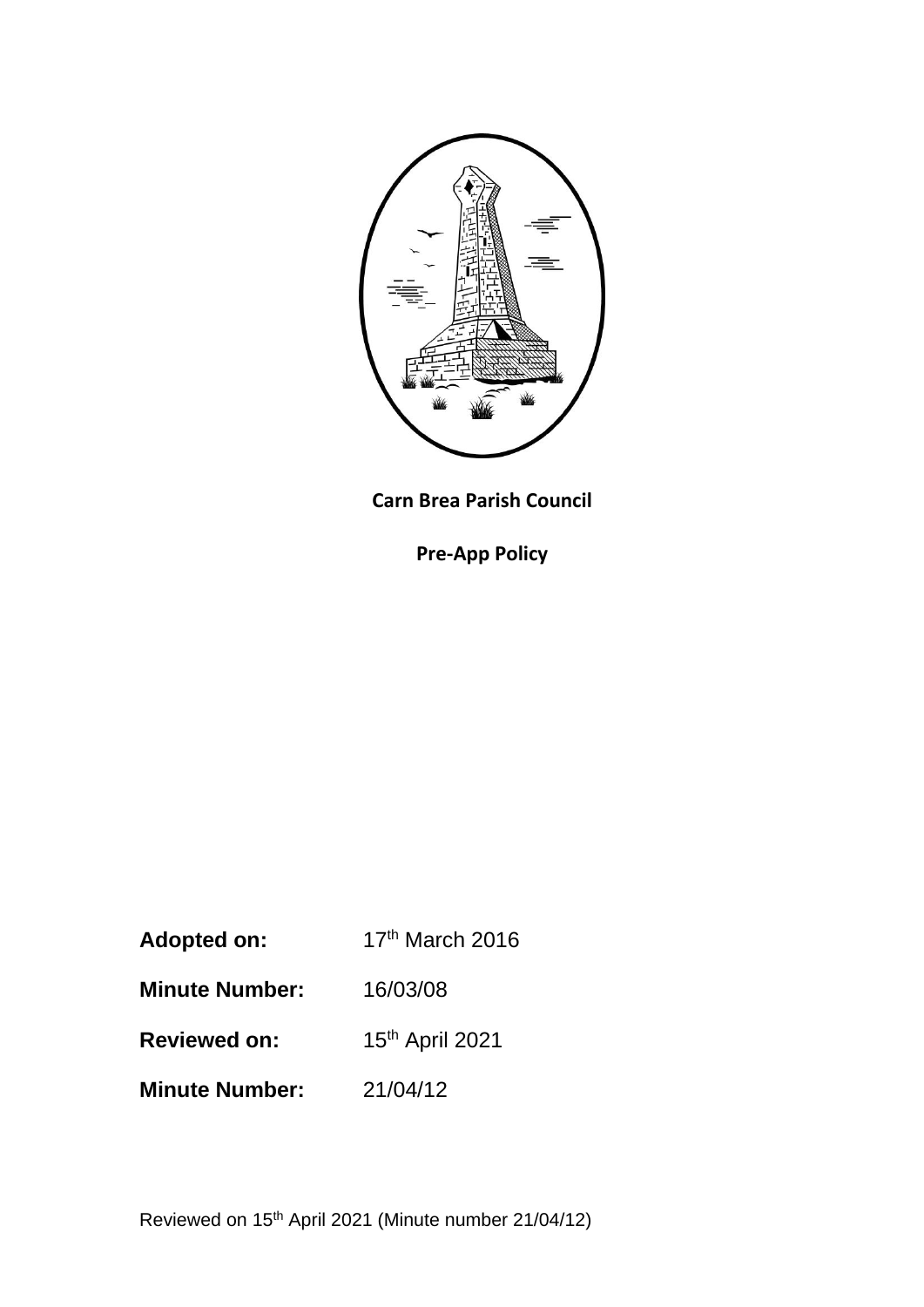## **Part 1. Explanation.**

This procedure is to be followed by Councillors following a request from a prospective Planning Applicant to discuss Pre-App advice given by a Planning Officer.

- 1. Developers and individuals who are considering submitting a Planning Application to Cornwall Council Planning Department have the facility and opportunity to submit an application to Cornwall Council for 'preliminary' advice prior to submitting the full Application.
- 2. Applicants are required to pay a fee and in return receive from a Planning Officer a letter which gives a broad indication of the planning issues which are relevant in the individual case and a 'without prejudice' indication of whether a full Planning Application might be approved, or not.
- 3. This process is called Pre Application, shortened to Pre-App. It clearly is of benefit to potential applicants as it highlights those planning considerations which are important and which might have been overlooked up to that point.
- 4. In the letter containing the Pre-App advice from the Planning Officer to the Applicant, at the conclusion of the text addressing planning issues, there will normally appear the following words: -

'If you intend to progress with an application it would be advisable to contact the immediate neighbours in order to discuss the proposal. In addition you are advised to contact Carn Brea Parish Council and the Electoral Division Member, Councillor ……… . They may be able to offer advice as to whether your scheme would be supportable by them or raise any likely objections to the development.'

- 5. In addition to advising applicants at Pre-App stage to contact the appropriate town or parish council (as in 4. above) Cornwall Council Planning Department also advises some prospective developers to consider contacting the town/parish council *prior* to Pre-App stage to discuss their intentions.
- 6. For the sake of clarity a reference to an 'applicant' in this policy also includes an 'agent' for an applicant.
- 7. It is vital that the words and behaviour of the representatives of Carn Brea Parish Council, in response to an approach from a potential developer, is absolutely appropriate and cannot be interpreted by the potential developer as pre-judging the decision of the Planning Committee in the the event that a full Application is submitted to Cornwall Council. There must be nothing said or done which might indicate any element of 'pre determination'
- 8. With that over-riding principle in mind the following procedure should be followed.

Reviewed on 15th April 2021 (Minute number 21/04/12)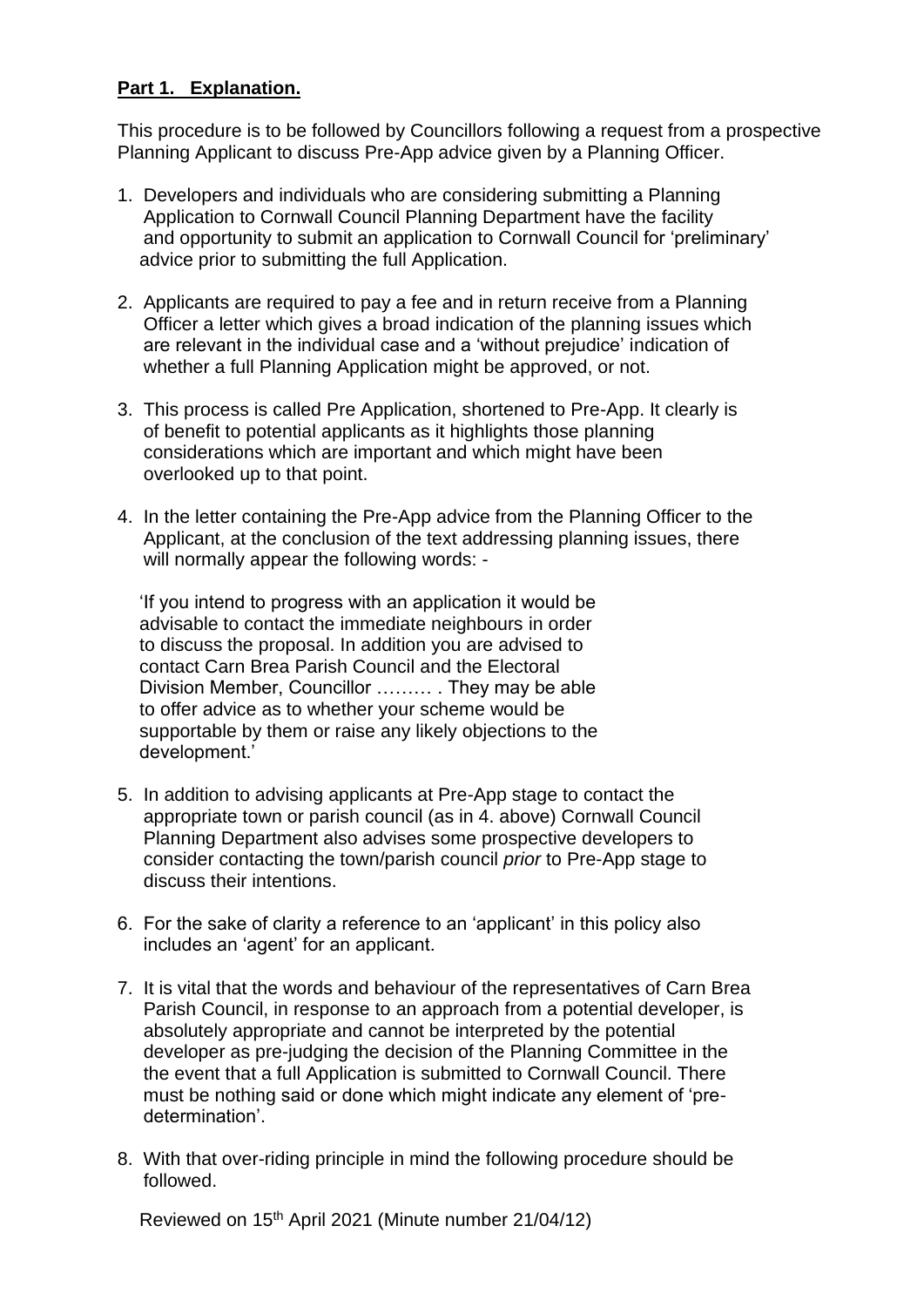## **Part 2. Process.**

- 1. A written record should be kept of every request to CBPC by an Applicant in respect of Pre-App advice given to them by Cornwall Council Planning Department. The written record should be made on the Pre-App Record Form attached to this policy document.
- 2. A request to Carn Brea Parish Council by an Applicant should be made to the Clerk who will forward to the Chairman of the Planning Committee for action.
- 3. The Chairman of the Planning Committee will ensure a Pre-App Record Form is started and will liaise with the Vice Chairman of the Planning Committee.
- 4. A copy of the Pre-App advice letter from the Planning Officer to the Applicant will be obtained by the Clerk/Assistant Clerk for the attention of the Chairman/Vice Chairman of the Planning Committee, who should familiarise themselves with the details of the application, and the Officer`s advice.
- 5. A meeting with the Applicant, if appropriate, may be arranged, to be attended by the Chairman and Vice Chairman of the Planning Committee. If either Councillor is unavailable a substitute member of the Planning Committee, or the Clerk/Assistant Clerk, should attend. There should always be two representatives of CBPC in attendance at a meeting with the Applicant.
- 6. Advice should not be given to an Applicant by telephone.
- 7. The location of the meeting should be either at Treloweth Community Hall or,if thought necessary, at the site of the application.
- 8. The Chairman of the Planning Committee (or responsible councillor as in para 5 above) will be responsible for making a record of the meeting, as per the Pre-App Record Form.
- 9. At the meeting with the Applicant the Councillors representing CBPC should not give any indication to the Applicant of how CBPC Planning Committee will decide a full Planning Application based on the same facts. This is to avoid any suggestion of 'pre-determination'.
- 10. Expressions such as '*we would support*…….' or '*we would not support*..' should not be used. It would be appropriate to adopt a style that is suggestive, such as '*have you considered doing* ….' or '*have you thought about*….'. This style is not prescriptive and can be used to guide or steer an Applicant towards a final product which could be more likely to achieve approval.
- 11. The Pre-App Record Form should be completed by the Chairman of the Planning Committee (or Responsible councillor under para 5 ) and given to the Clerk/Assistant Clerk within 24 hours of the meeting.

Reviewed on 15th April 2021 (Minute number 21/04/12)